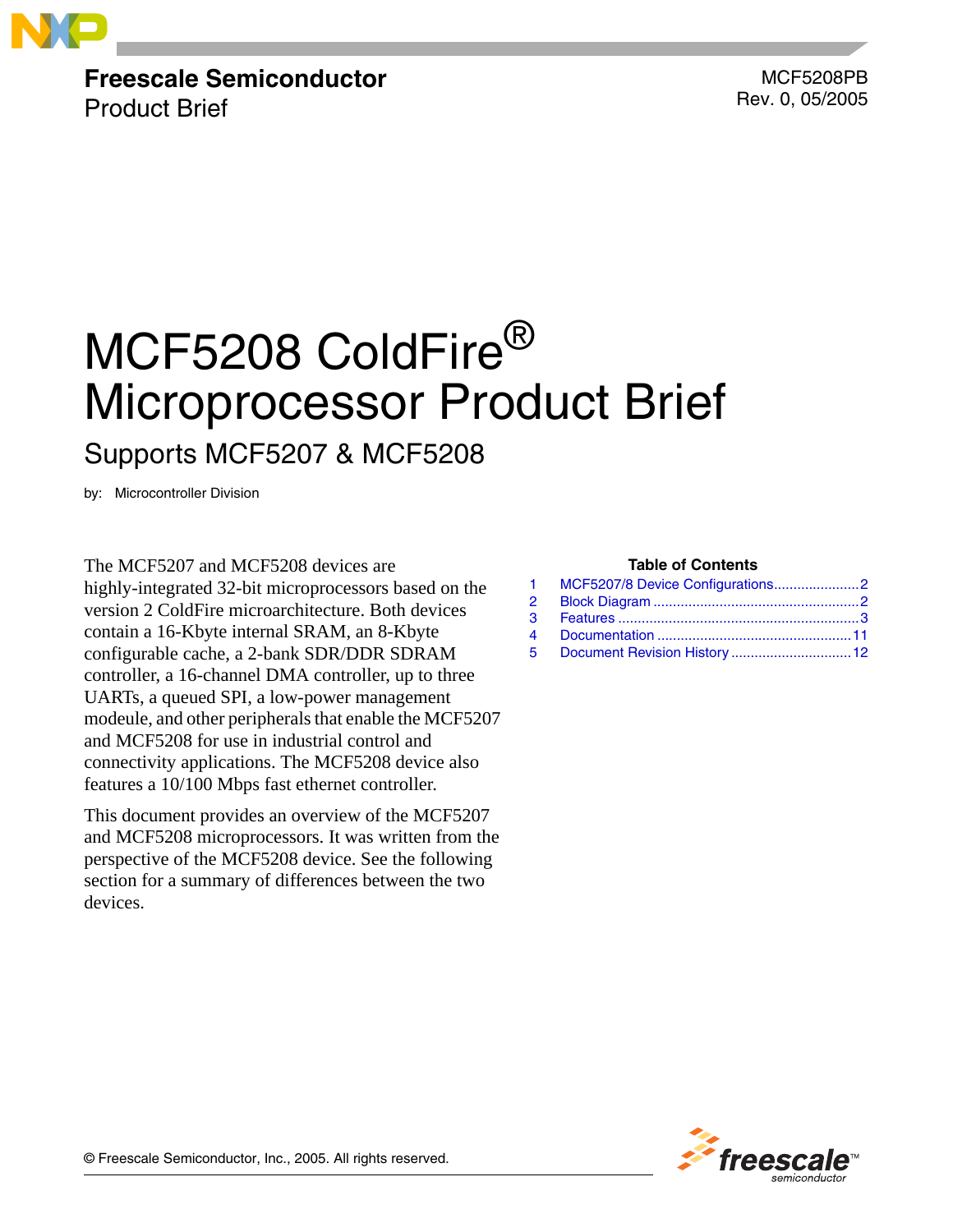

**MCF5207/8 Device Configurations**

Γ

### <span id="page-1-0"></span>**1 MCF5207/8 Device Configurations**

The following table compares the two devices described in this document:

| Table 1. MCF5207 & MCF5208 Configurations |                |                |  |
|-------------------------------------------|----------------|----------------|--|
| <b>Module</b>                             | <b>MCF5207</b> | <b>MCF5208</b> |  |

| Module                                                                   | <b>MCF5207</b>   | <b>MCF5208</b>                   |
|--------------------------------------------------------------------------|------------------|----------------------------------|
| Version 2 ColdFire Core with EMAC<br>(Enhanced Multiply-Accumulate Unit) | x                | x                                |
| Core (System) Clock                                                      | up to 166.67 MHz |                                  |
| Peripheral and External Bus Clock<br>(Core clock $\div 2$ )              | up to 83.33 MHz  |                                  |
| Performance (Dhrystone/2.1 MIPS)                                         | up to $159$      |                                  |
| Instruction/Data Cache                                                   | 8 Kbytes         |                                  |
| Static RAM (SRAM)                                                        | 16 Kbytes        |                                  |
| <b>SDR/DDR SDRAM Controller</b>                                          | x                | x                                |
| Fast Ethernet Controller (FEC)                                           |                  | x                                |
| Low-Power Management Module                                              | x                | x                                |
| <b>UARTs</b>                                                             | 3                | 3                                |
| $\overline{1^2C}$                                                        | x                | x                                |
| <b>QSPI</b>                                                              | x                | x                                |
| 32-bit DMA Timers                                                        | 4                | 4                                |
| Watchdog Timer (WDT)                                                     | x                | x                                |
| Periodic Interrupt Timers (PIT)                                          | 4                | 4                                |
| Edge Port Module (EPORT)                                                 | x                | x                                |
| Interrupt Controllers (INTC)                                             | 1                | 1                                |
| 16-channel Direct Memory Access (DMA)                                    | x                | x                                |
| <b>FlexBus External Interface</b>                                        | x                | x                                |
| General Purpose I/O Module (GPIO)                                        | x                | x                                |
| JTAG - IEEE <sup>®</sup> 1149.1 Test Access Port                         | x                | x                                |
| Package                                                                  | 144 LQFP         | 160 QFP<br>144 MAPBGA 196 MAPBGA |

### <span id="page-1-1"></span>**2 Block Diagram**

The MCF5208 superset device is available in a 196-pin mold-array process ball grid array (MAPBGA) or 160-pin quad flat pack (QFP) package. [Figure 1](#page-2-1) shows a top-level block diagram of the MCF5208.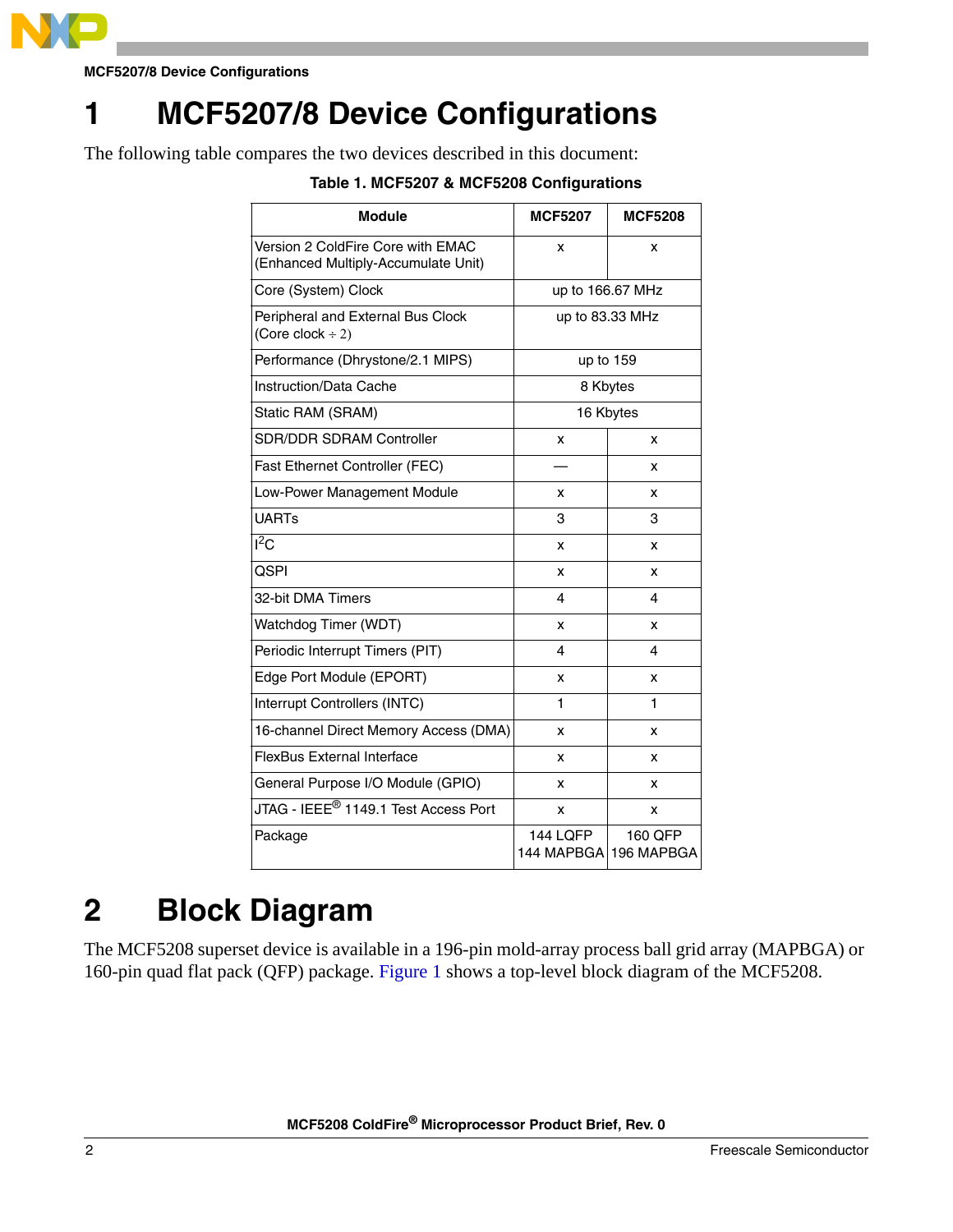



**Figure 1. MCF5208 Block Diagram**

#### <span id="page-2-1"></span><span id="page-2-0"></span>**3 Features**

The following is a brief summary of the functional blocks in the MCF5208 superset device. For more details refer to the *MCF5208 ColdFire Microprocessor Reference Manual* (MCF5208RM).

- Version 2 ColdFire variable-length RISC processor core
	- Static operation
	- 32-bit address and data path on-chip
	- Processor core runs at twice the bus frequency
	- Sixteen general-purpose 32-bit data and address registers
	- Implements the ColdFire Instruction Set Architecture, ISA\_A+, with extensions to support the user stack pointer register, and 4 new instructions for improved bit processing
	- Enhanced multiply-accumulate (EMAC) unit with four 48-bit accumulators to support 32-bit signal processing algorithms
	- Hardware divide execution unit supporting various 32-bit operations
	- Illegal instruction decode that allows for 68K emulation support
- System debug support

#### **MCF5208 ColdFire® Microprocessor Product Brief, Rev. 0**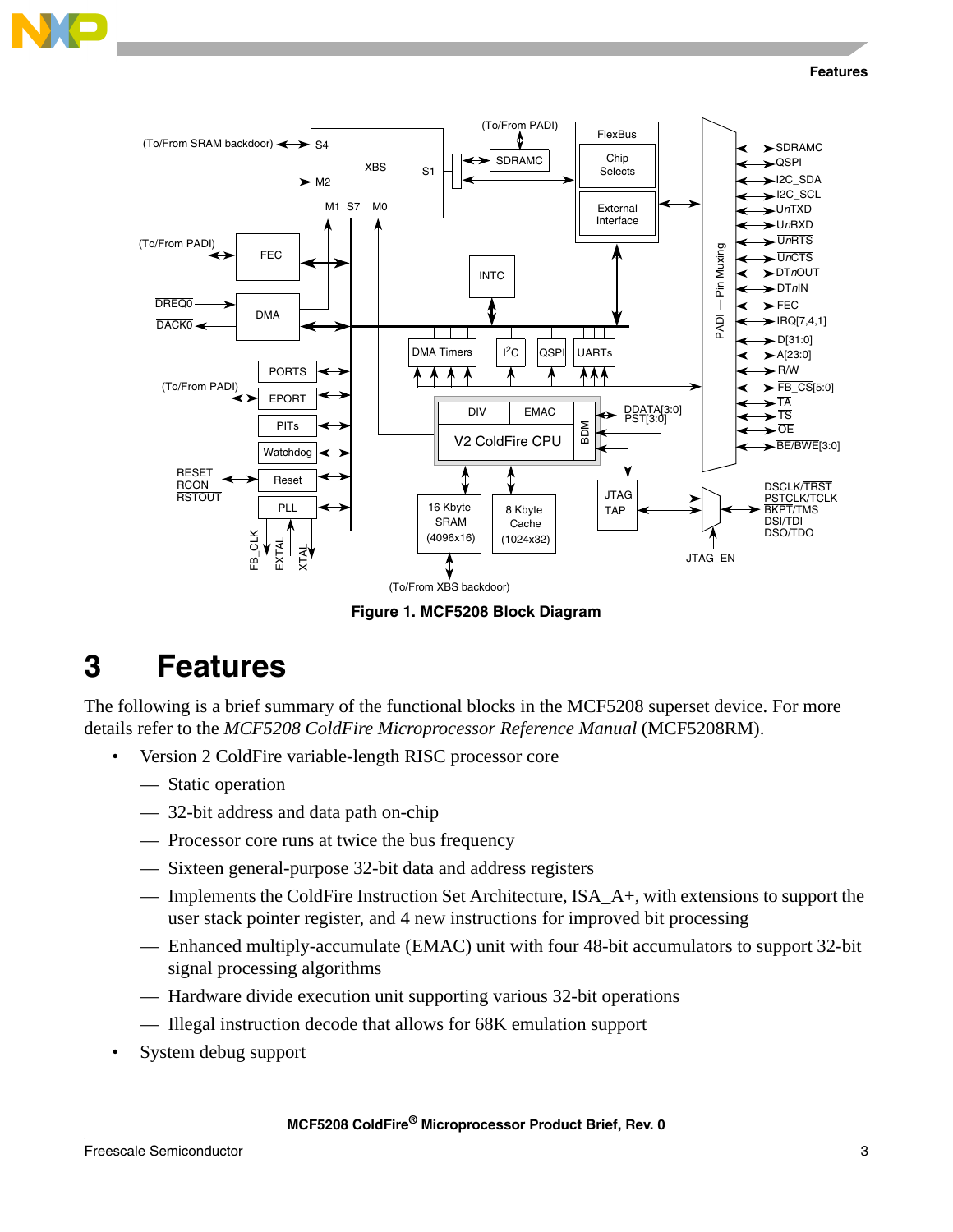

- Background debug mode (BDM) Revision B+ for in-circuit debugging
- Real time debug support, with nine user-visible hardware breakpoint registers (PC and address with optional data) that can be configured into a 1- or 2-level trigger
- JTAG support for system level board testing
- On-chip memories
	- 8-Kbyte cache configurable as instruction-only, data-only, or split I-/D-cache
	- 16-Kbyte dual-ported SRAM on CPU internal bus, accessible by core and non-core bus masters (e.g., DMA and FEC)
- Power management
	- Fully static operation with processor wait, doze, and stop modes
	- Very rapid response to interrupts from sleep mode
	- Global clock disable register to disable clocks to each peripheral individually
	- Ability to bypass PLL circuitry for low power and low speed (limp) mode to run the device at a fraction of the input clock
- SDR/DDR SDRAM controller
	- Supports a glueless interface to SDR and DDR SDRAM devices
	- 16-bit (DDR) or 32-bit (SDR) fixed memory port width
	- 16 bytes critical word first burst transfer
	- Up to 14 lines of row address, up to 12 (in 32-bit mode) or 13 (in 16-bit mode) column address lines, 2 bits of bank address, and a maximum of two pinned-out chip selects. The maximum row bits plus column bits equals 24 in 32-bit bus mode or 25 in 16-bit mode
	- Supports up to 256 MBytes of memory per chip select, 512 MBytes total
	- Supports page mode to maximize the data rate
	- Supports sleep  $&$  self-refresh modes
- Fast Ethernet controller (FEC)
	- 10/100 BaseT/TX capability, half duplex or full duplex
	- On-chip transmit and receive FIFOs
	- Built-in dedicated DMA controller
	- Memory-based flexible descriptor rings
	- Media independent interface (MII) to external transceiver (PHY)
- Three universal asynchronous receiver transmitters (UARTs)
	- 16-bit divider for clock generation
	- Interrupt control logic
	- DMA support with separate transmit and receive requests
	- Data formats can be 5, 6, 7 or 8 bits with even, odd or no parity
	- Up to 2 stop bits in 1/16 increments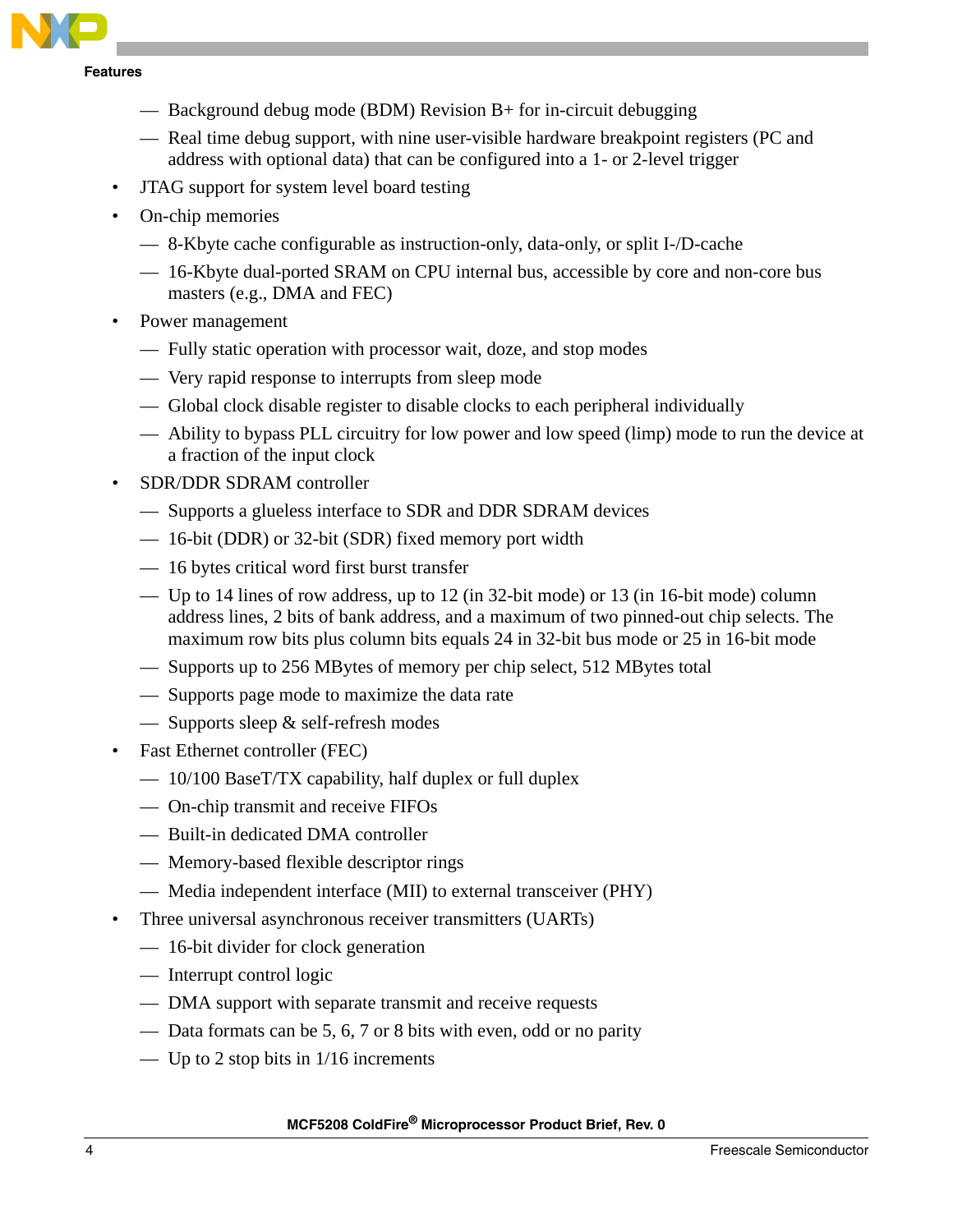

- Error-detection capabilities
- Flow control support includes request-to-send  $(\overline{UnRTS})$  and clear-to-send  $(\overline{UnCTS})$  lines
- $I^2C$  Module
	- Interchip bus interface for EEPROMs, A/D converters, and keypads
	- $-$  Fully compatible with industry-standard I<sup>2</sup>C bus
	- Master or slave modes support multiple masters
	- Automatic interrupt generation with programmable level
- Queued serial peripheral interface (QSPI)
	- Full-duplex, three-wire synchronous transfers
	- Up to three chip selects available
	- Master mode operation only with programmable master bit rates
	- Up to 16 pre-programmed transfers
- Four 32-bit DMA timers
	- $-12$ -ns resolution at 83.33 MHz
	- Programmable prescaler and sources for clock input, including an external clock option
	- Input-capture capability with programmable trigger edge on input pin
	- Output-compare with programmable mode for the output pin
	- Free run and restart modes
	- Maskable interrupts  $&$  DMA trigger capability on input capture or output-compare
- Software watchdog timer
	- 16-bit counter
	- Low power mode support
- Four periodic interrupt timers (PITs)
	- 16-bit counter
	- Selectable as free running or count down
- Phase locked loop (PLL)
	- 16 MHz reference frequency
	- Programmable dithering
- **Interrupt Controller** 
	- Support for up to 63 interrupt sources
	- Unique vector number for each interrupt source
	- Ability to mask any individual interrupt source or all interrupt sources (global mask-all)
	- Support for hardware and software interrupt acknowledge (IACK) cycles
	- Combinatorial path to provide wake-up from low power modes
- DMA Controller

**MCF5208 ColdFire® Microprocessor Product Brief, Rev. 0**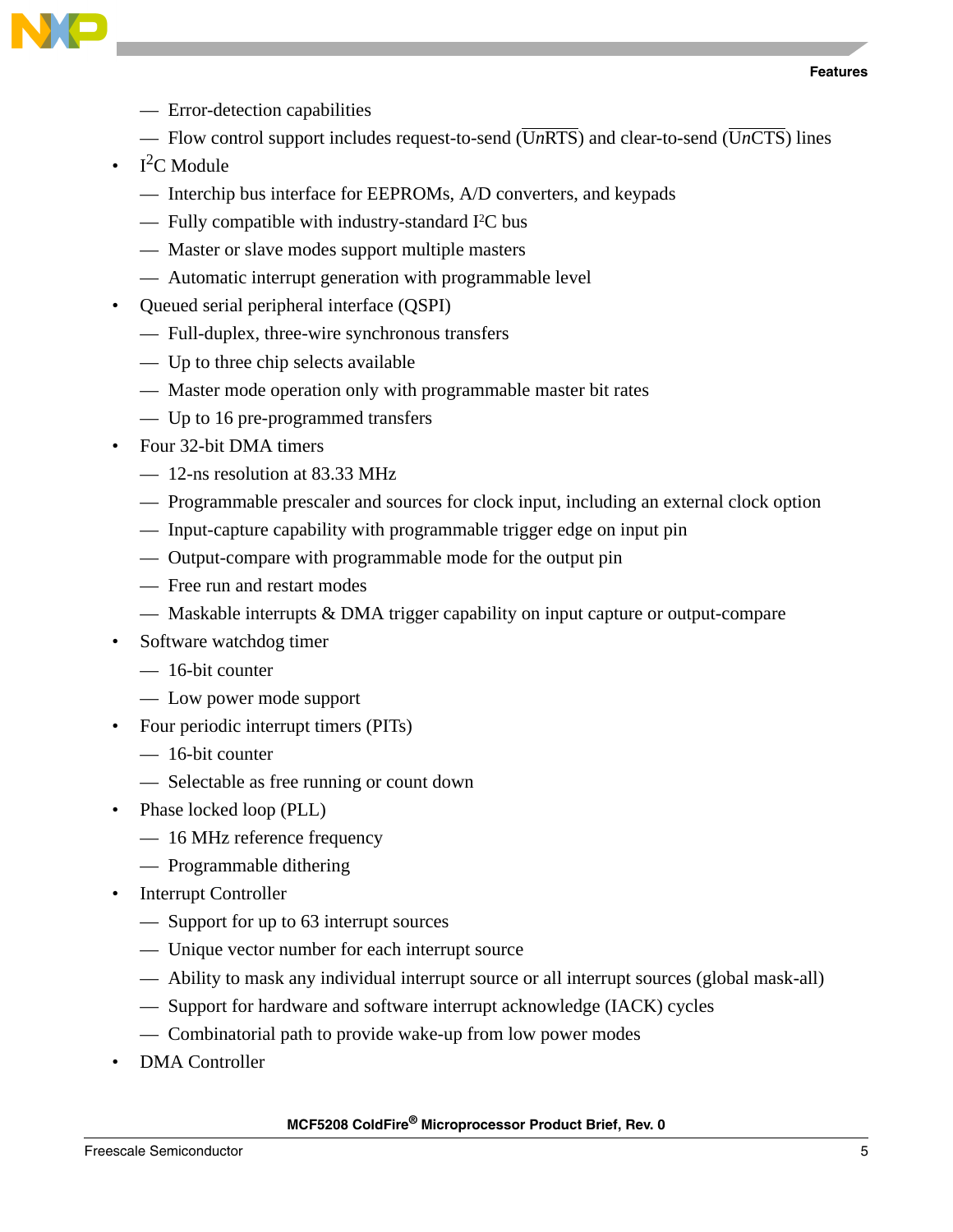

- 16 fully programmable channels with 32-byte transfer control
- Data movement via dual-address transfers for 8-, 16-, and 32-bit data values
- Programmable source & destination addresses, transfer size, and support for enhanced address modes
- Support for major and minor "nested" counters with one request and one interrupt per channel
- Support for channel-to-channel linking and scatter/gather for continuous transfers with fixed priority and round-robin channel arbitration
- External request pins for a single channel
- FlexBus (External Interface)
	- Glueless connections to 8-, 16-, or 32-bit external memory devices (SRAM, Flash, ROM, etc.)
	- Support for independent primary and secondary wait states per chip select
	- Programmable address setup  $\&$  hold time with respect to chip select negation, per transfer direction
	- Glueless interface to SRAM devices with or without byte strobe inputs
	- Programmable wait state generator
	- 32-bit bidirectional data bus and 24-bit address bus
	- Up to six chip selects available
	- Byte/write enables (byte strobes)
	- Ability to boot from external memories that are 8, 16, or 32 bits wide
- Chip configuration module (CCM)
	- System configuration during reset
	- Unique part identification number and part revision number
- Reset controller
	- Separate reset in and reset out signals
	- Five reset sources: power-on reset (POR), external, software, watchdog, PLL loss of lock
	- Status flag indication of source of last reset
- General Purpose I/O interface
	- Up to 30 bits of GPIO for the MCF5207
	- Up to 50 bits of GPIO for the MCF5208 (196 MAPBGA)
	- Up to 46 bits of GPIO for the MCF5208 (160 QFP)
	- Bit manipulation supported via set/clear functions
	- Unused peripheral pins may be used as extra GPIO
	- Programmable drive strength or slew rate control for related group of pins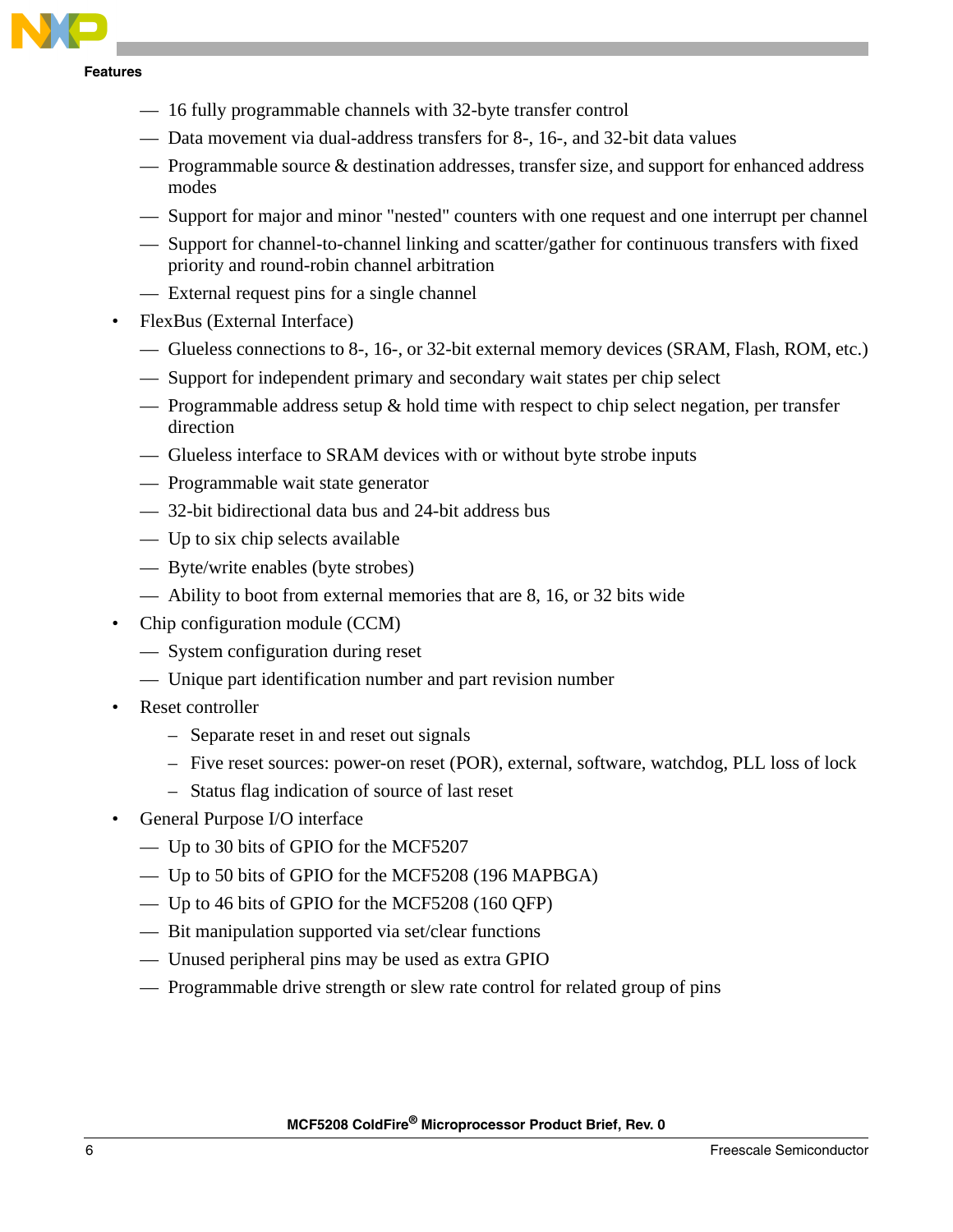

#### **3.1 V2 Core Overview**

The processor core is comprised of two separate pipelines that are decoupled by an instruction buffer. The two-stage instruction fetch pipeline (IFP) is responsible for instruction-address generation and instruction fetch. The instruction buffer is a first-in-first-out (FIFO) buffer that holds prefetched instructions awaiting execution in the operand execution pipeline (OEP). The OEP includes two pipeline stages. The first stage decodes instructions and selects operands (DSOC); the second stage (AGEX) performs instruction execution and calculates operand effective addresses, if needed.

The V2 core implements the ColdFire Instruction Set Architecture Revision A+ with added support for a separate user stack pointer register and four new instructions to assist in bit processing. Additionally, the MCF5208 core includes the enhanced multiply-accumulate unit (EMAC) for improved signal processing capabilities. The EMAC implements a 4-stage execution pipeline, optimized for 32 x 32 bit operations, with support for four 48-bit accumulators. Supported operands include 16- and 32-bit signed and unsigned integers as well as signed fractional operands as well as a complete set of instructions to process these data types. The EMAC provides superb support for execution of DSP operations within the context of a single processor at a minimal hardware cost.

The core also includes a hardware divide unit which performs a number of integer-divide operations. The supported divide functions include: 32-bit dividend and 16-bit divisor producing a 16-bit quotient and a 16-bit remainder, 32-bit dividend and 32-bit divisor producing a 32-bit quotient, and 32-bit dividend and 32-bit divisor producing a 32-bit remainder.

### **3.2 Debug Module**

The ColdFire processor core debug interface is provided to support system debugging in conjunction with low-cost debug and emulator development tools. Through a standard debug interface, users can access debug information. This allows the processor and system to be debugged without the need for costly in-circuit emulators.

The on-chip breakpoint resources include a total of nine programmable registers—a pair of upper and lower address registers, a pair of data registers (a 32-bit data register and a 32-bit data mask register), and four 32-bit PC registers plus a 32-bit PC mask register. These registers can be accessed through the dedicated debug serial communication channel or from the processor's supervisor mode programming model. The breakpoint registers can be configured to generate triggers by combining the address, data, and PC conditions in a variety of single or dual-level definitions. The trigger event can be programmed to generate a processor halt or initiate a debug interrupt exception.

To support program trace, the debug module provides processor status (PST[3:0]) and debug data (DDATA[3:0]) ports. These buses and the PSTCLK output provide execution status, captured operand data, and branch target addresses defining processor activity at one-half the CPU's clock rate.

### **3.3 JTAG**

The MCF5208 supports circuit board test strategies based on the Test Technology Committee of IEEE and the Joint Test Action Group (JTAG). The test logic includes a test access port (TAP) consisting of a 16-state controller, an instruction register, and three test registers (a bypass register, a boundary-scan register, and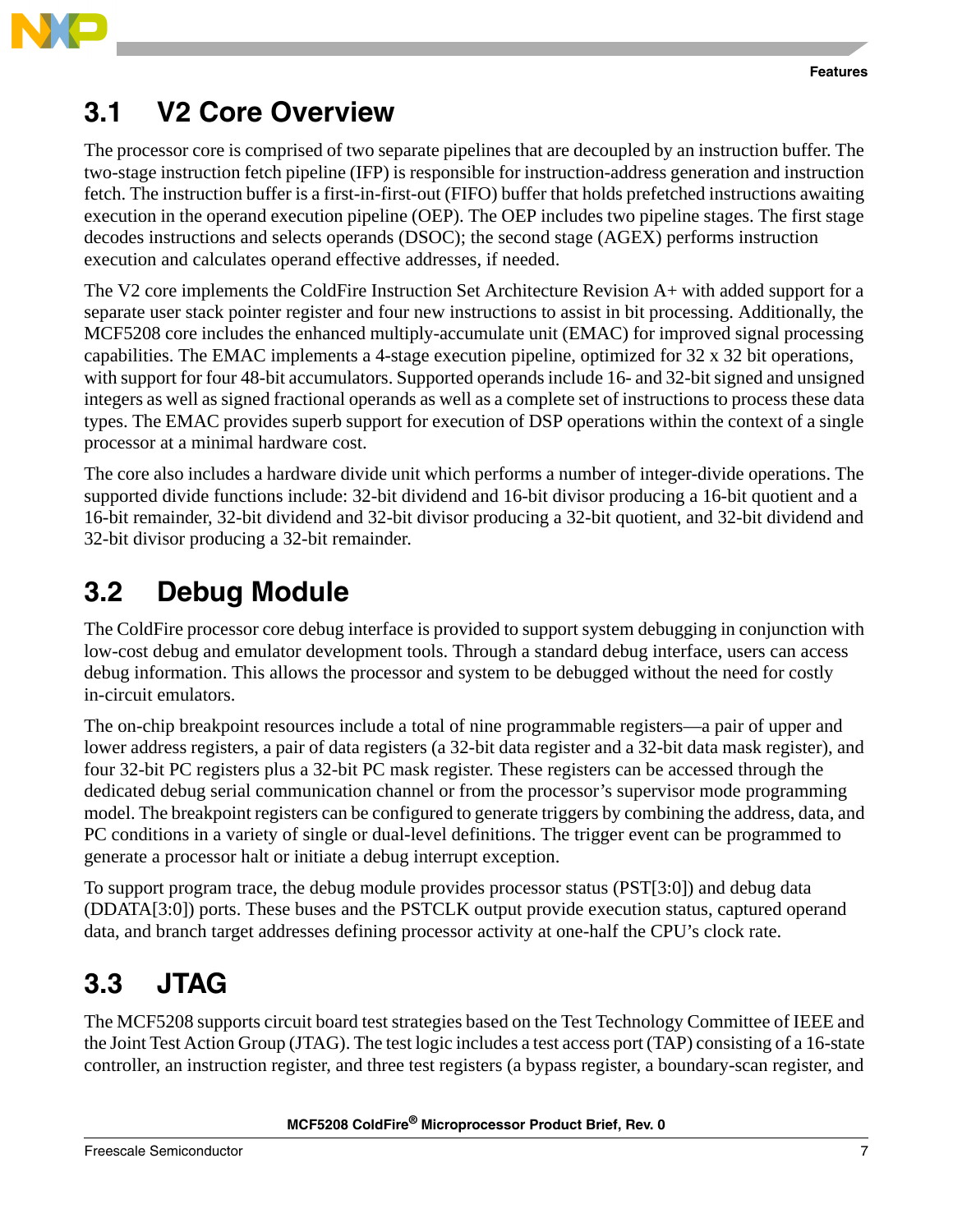

an ID register). The boundary scan register links the device's pins into one shift register. Test logic, implemented using static logic design, is independent of the device system logic.

The MCF5208 implementation can do the following:

- Perform boundary-scan operations to test circuit board electrical continuity
- Sample device system pins during operation and transparently shift out the result in the boundary scan register
- Bypass the device for a given circuit board test by effectively reducing the boundary-scan register to a single bit
- Disable the output drive to pins during circuit-board testing
- Drive output pins to stable levels

#### **3.4 On-chip Memories**

#### **3.4.1 Cache**

The 8-Kbyte cache can be configured into one of three possible organizations: an 8-Kbyte instruction cache, an 8-Kbyte data cache or a split 4-Kbyte instruction/4-Kbyte data cache. The configuration is software-programmable by control bits within the privileged cache configuration register (CACR). In all configurations, the cache is a direct-mapped single-cycle memory, organized as 512 lines, each containing 16 bytes of data. The memories consist of a 512-entry tag array (containing addresses and control bits) and a 8-Kbyte data array, organized as 2048 x 32 bits.

If the desired address is mapped into the cache memory, the output of the data array is driven onto the ColdFire core's local data bus, completing the access in a single cycle. If the data is not mapped into the tag memory, a cache miss occurs and the processor core initiates a 16-byte line-sized fetch. The cache module includes a 16-byte line fill buffer used as temporary storage during miss processing. For all data cache configurations, the memory operates in write-through mode and all operand writes generate an external bus cycle.

#### **3.4.2 SRAM**

The SRAM module provides a general-purpose 16-Kbyte memory block that the ColdFire core can access in a single cycle. The memory is ideal for storing critical code or data structures or for use as the system stack. Because the SRAM module is physically connected to the processor's high-speed local bus, it can quickly service core-initiated accesses or memory-referencing commands from the debug module.

The dual-port SRAM module is also accessible by the DMA and FEC non-core bus masters through the crossbar switch. The dual-ported nature of the SRAM makes it ideal for implementing applications with double-buffer schemes, where the processor and a bus-mastering device operate in alternate regions of the SRAM to maximize system performance. As an example, system performance can be increased significantly if Ethernet packets are moved from the FEC into the SRAM (rather than external memory) prior to any processing.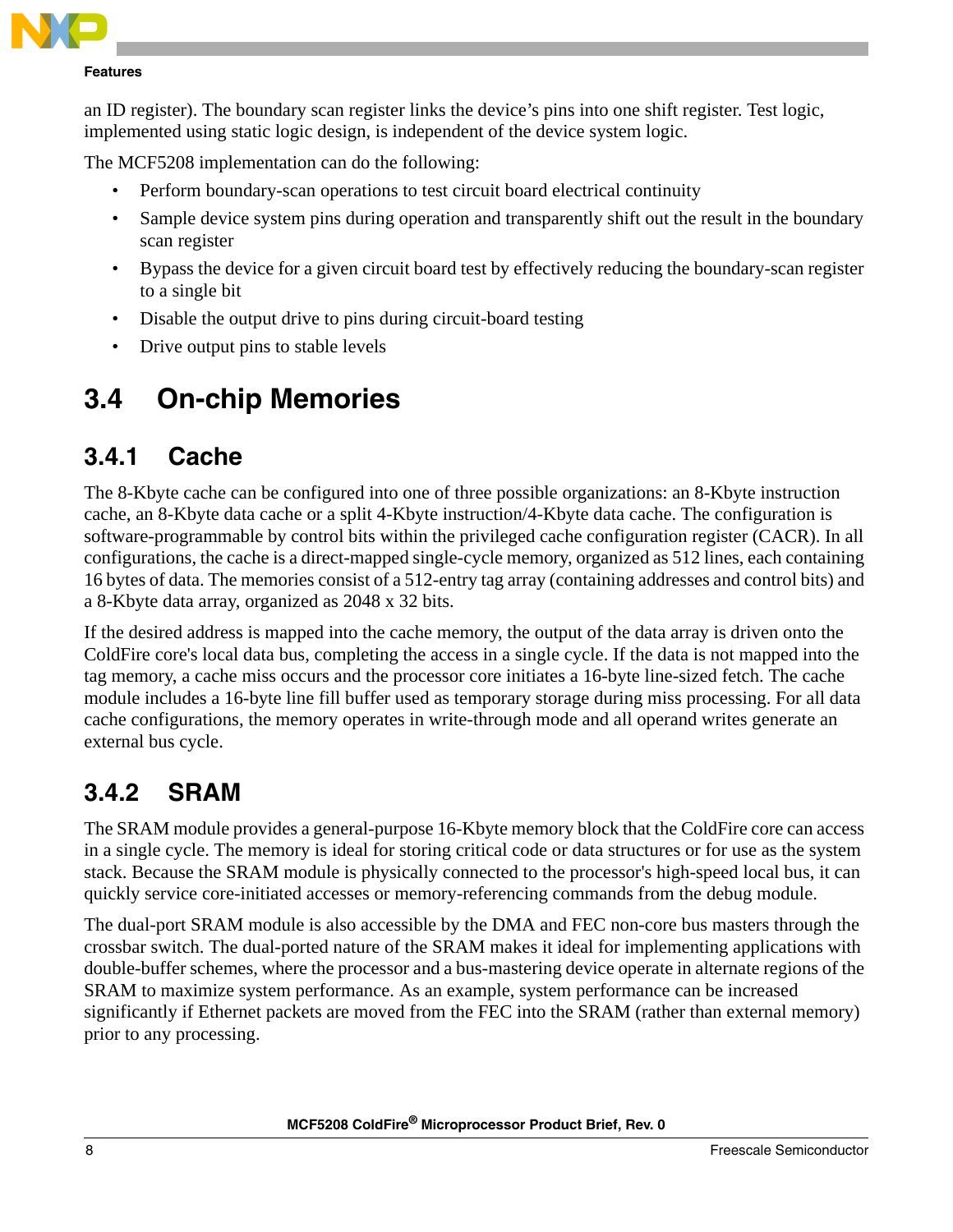

#### **3.5 SDR/DDR SDRAM Controller**

The SDRAM controller provides a glueless interface to both SDR and DDR SDRAM memory devices. The module uses a 32-bit (for SDR) or a 16-bit (for DDR) memory port and can address up to 512 MB of data (256 MB per chip select). The controller supports DDR and SDR SDRAM, but both cannot be used at the same time.

#### **3.6 Fast Ethernet Controller (FEC)**

The integrated Fast Ethernet Controller (FEC) performs the full set of IEEE® 802.3/Ethernet CSMA/CD media access control and channel interface functions. The FEC supports connection and functionality for the 10/100 Mbps 802.3 media independent interface (MII). It requires an external transceiver (PHY) to complete the interface to the media.

### **3.7 UARTs**

The device contains three independent, full-duplex UARTs. The three UARTs can be clocked by the internal bus clock, eliminating the need for an externally supplied clock. They can use DMA requests on transmit-ready and receive-ready as well as interrupt requests for servicing.

## **3.8 I2C Bus**

The I<sup>2</sup>C bus is a two-wire, bidirectional serial bus that provides a simple, efficient method of data exchange, minimizing the interconnection between devices. This bus is suitable for applications requiring occasional communications over a short distance between many devices.

### **3.9 QSPI**

The queued serial peripheral interface module provides a high-speed synchronous serial peripheral interface with queued transfer capability. It allows up to 16 transfers to be queued at once, eliminating CPU intervention between transfers.

### **3.10 DMA Timers (DTIM0-DTIM3)**

There are four independent, DMA-transfer-generating 32-bit timers (DTIM[3:0]) on the MCF5208. Each timer module incorporates a 32-bit timer with a separate register set for configuration and control. The timers can be configured to operate from the system clock or from an external clock source using one of the DT*n*IN signals. If the system clock is selected, it can be divided by 16 or 1. The input clock is further divided by a user-programmable 8-bit prescaler which clocks the actual timer counter register (TCR*n*). Each of these timers can be configured for input capture or output compare mode. By configuring the internal registers, each timer may be configured to assert an external pin, generate an interrupt on a particular event, or cause a DMA transfer.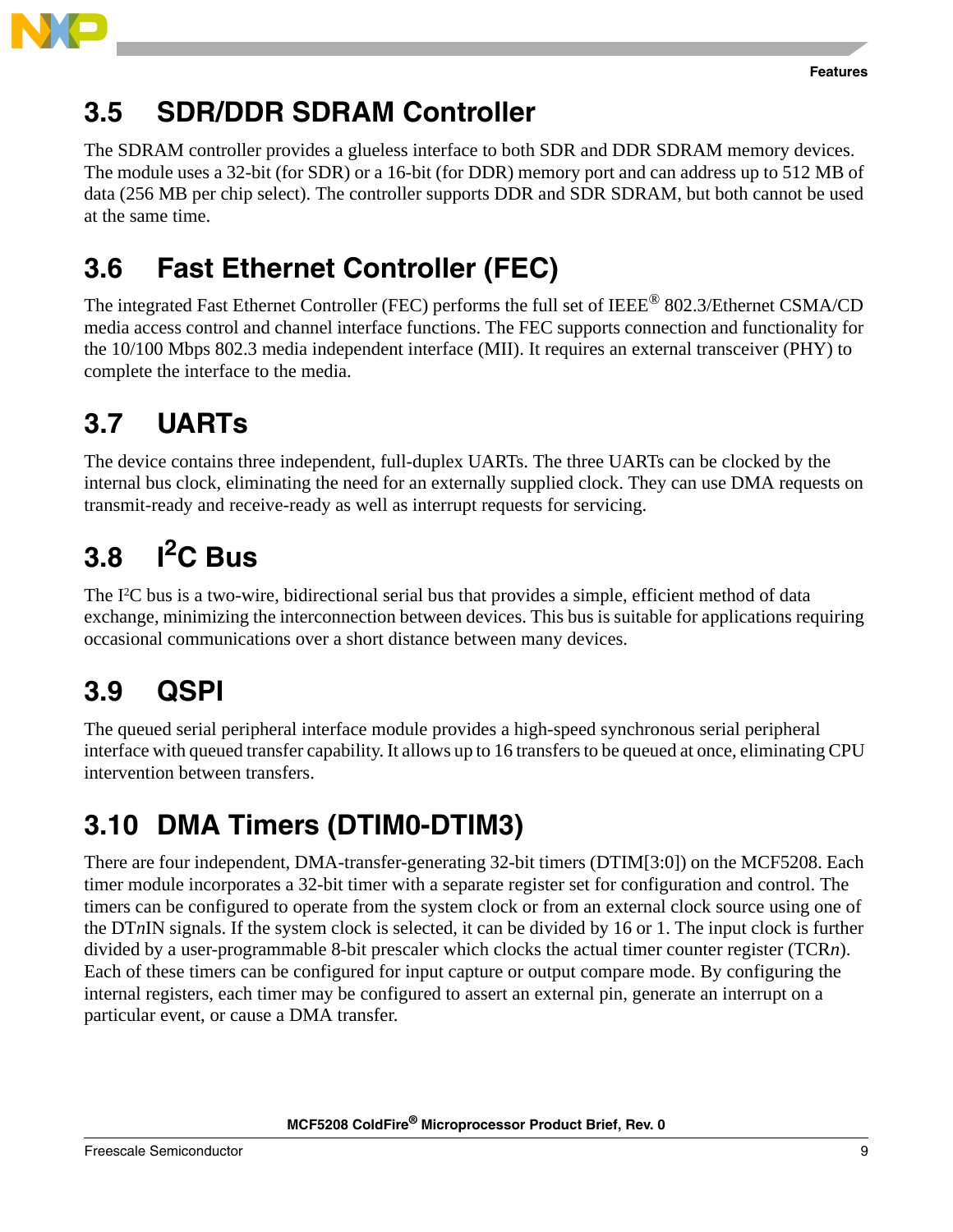

### **3.11 Software Watchdog Timer**

The watchdog timer is a 16-bit timer that facilitates recovery from runaway code. The watchdog counter is a free-running down-counter that generates a reset on underflow. To prevent a reset, software must periodically restart the countdown.

### **3.12 Periodic Interrupt Timers (PIT0-PIT3)**

The four periodic interrupt timers (PIT[3:0]) are 16-bit timers that provide precise interrupts at regular intervals with minimal processor intervention. Each timer can either count down from the value written in its PIT modulus register, or it can be a free-running down-counter.

### **3.13 Clock Module and Phase Locked Loop (PLL)**

The MCF5208 contains a 16 MHz crystal oscillator, a phase-locked loop, as well as status and control registers. The PLL's output dividers and dithering waveform are register programmable. The system operates via two main clocks generated by the PLL, typically 166.67 MHz and 83.33 MHz. To improve noise immunity, the PLL has its own power supply inputs, PLL\_VDD and PLL\_VSS. All other circuits are powered by the normal internal supply pins, VDD and VSS.

The PLL circuitry may be bypassed in order to reduce system speed and therefore decrease power consumption. The external clock (EXTAL) is used directly, with an optional programmable divider, to produce the internal core and bus clocks.

### **3.14 Interrupt Controller**

There is a single interrupt controller on the MCF5208, which can support up to 63 interrupt sources. Each interrupt source has a unique interrupt vector, and all sources of the controller provide a programmable level [1-7].

### **3.15 DMA Controller**

The implementation of the DMA controller is targeted towards cost sensitive applications while providing a high level of functionality. The DMA executes in parallel with the core, enabling transfers of data between the memory and peripherals with little intervention from the core, thus increasing system performance, as well as simplifying software development. The DMA is capable of performing complex data transfers via 16 programmable DMA channels. The hardware microarchitecture includes the DMA engine (which performs source/destination address calculations and data movement operations), and a dedicated memory array containing transfer control descriptors.

### **3.16 FlexBus External Interface**

The FlexBus provides an external interface to 8-, 16-, or 32-bit memory devices (e.g. SRAM, Flash, ROM, etc.). The FlexBus's internal data lines are shared with the SDRAM controller. When the SDRAMC is in DDR mode (DRAMSEL = 1), the D[31:16] signals are dedicated to the SDRAM controller data bus and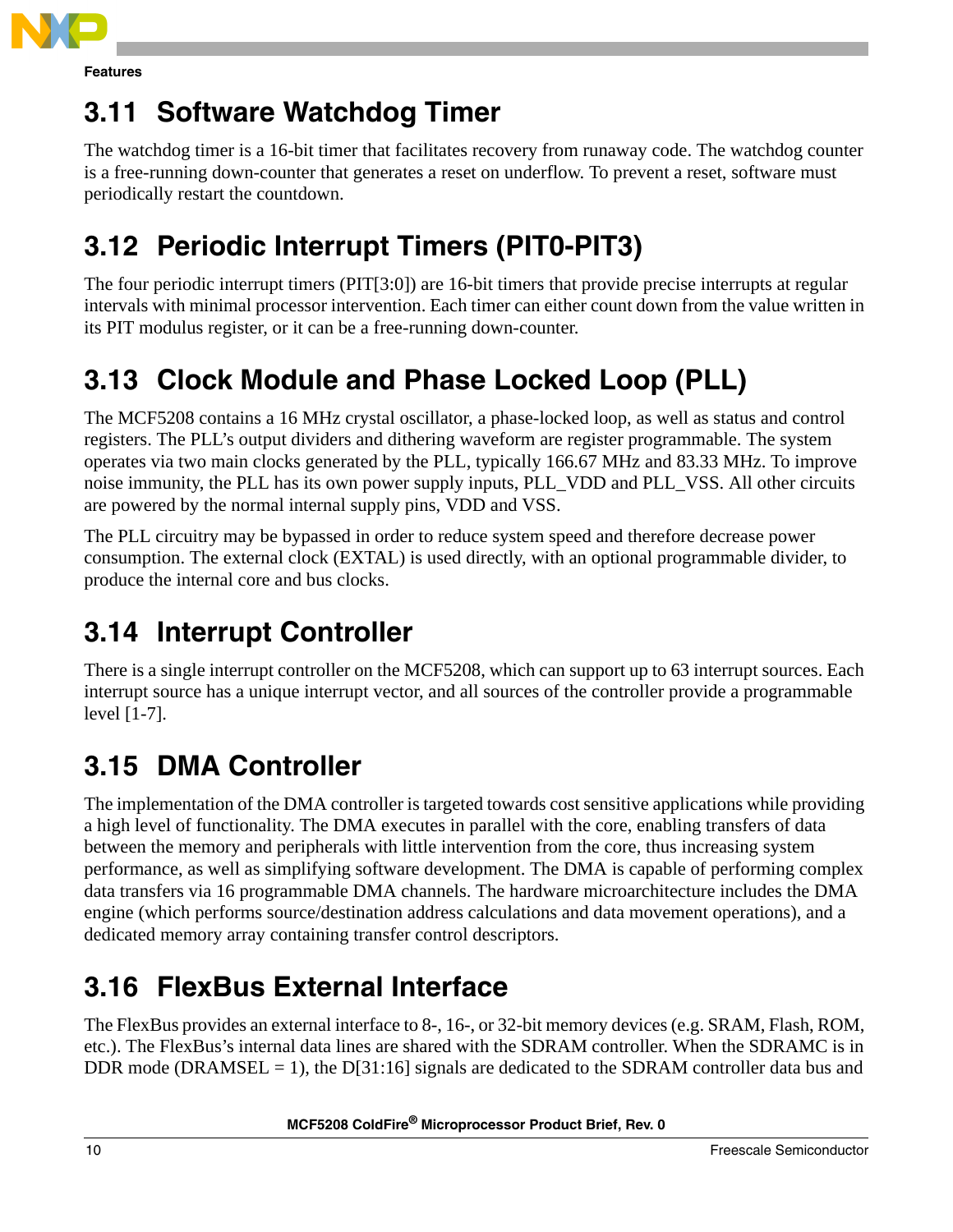

the D[15:0] signals are dedicated to the FlexBus data bus. In SDR mode (DRAMSEL = 0) all 32 data lines are shared between the FlexBus and SDRAM controller.

Features are available to support external Flash modules, for secondary wait states on reads and writes and a signal to support active-low address valid  $(\overline{TS})$ . Six programmable chip-select outputs provide signals to enable external memory and peripheral circuits, providing all handshaking and timing signals for automatic wait-state insertion and data bus sizing.

Base memory address and block size are programmable, with some restrictions. For example, the starting address must be on a boundary that is a multiple of the block size. Each chip select can be configured to provide read and write enable signals suitable for use with most popular static RAMs and peripherals. Data bus width (8-bit, 16-bit, or 32-bit) is programmable on all chip selects, and further decoding is available for protection from user mode access or read-only access.

#### **3.17 Reset Controller Module**

The reset controller is provided to determine the cause of reset, assert the appropriate reset signals to the system, and keep track of what caused the last reset. There are five sources of reset:

- **External**
- Power-on reset (POR)
- Watchdog timer
- Phase locked-loop (PLL) loss of lock
- **Software**

External reset on the RSTOUT pin is software-assertable independent of chip reset state. There are also software-readable status flags indicating the cause of the last reset.

#### **3.18 GPIO**

Unused bus interface and peripheral pins on the device can be used as discrete general-purpose inputs and outputs. These are managed by a dedicated GPIO module that logically groups all pins into ports located within a contiguous block of memory-mapped control registers. Each port has registers that configure, monitor, and control the port pins. Slew rate control or output pad drive strength control is available on all pins.

Most of the pins associated with the FlexBus interface may be used for several different functions. Their primary function is to provide an external interface to access off-chip resources. When not used for this, the pins may be used as general-purpose digital I/O pins.

### <span id="page-10-0"></span>**4 Documentation**

Documentation is available from a local Freescale distributor, a Freescale sales office, the Freescale Literature Distribution Center, or through the Freescale world-wide web address at [http://www.freescale.com](http://www.freescale.com/coldfire)/coldfire.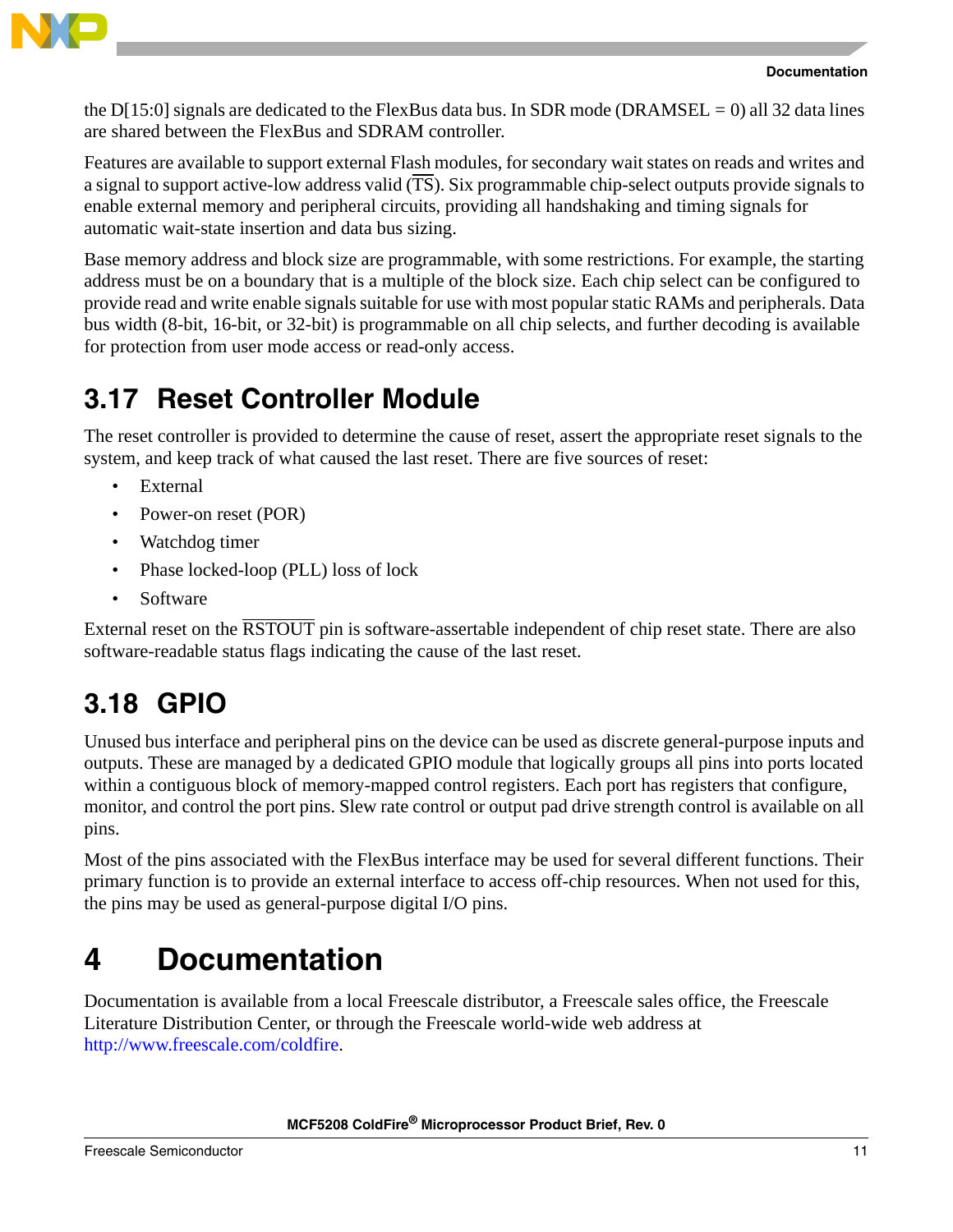

**Document Revision History**

### <span id="page-11-0"></span>**5 Document Revision History**

<span id="page-11-1"></span>[Table 2](#page-11-1) provides a revision history for this document.

#### **Table 2. MCF5208PB Document Revision History**

| Rev. No. | <b>Substantive Change(s)</b> |
|----------|------------------------------|
|          | Initial release              |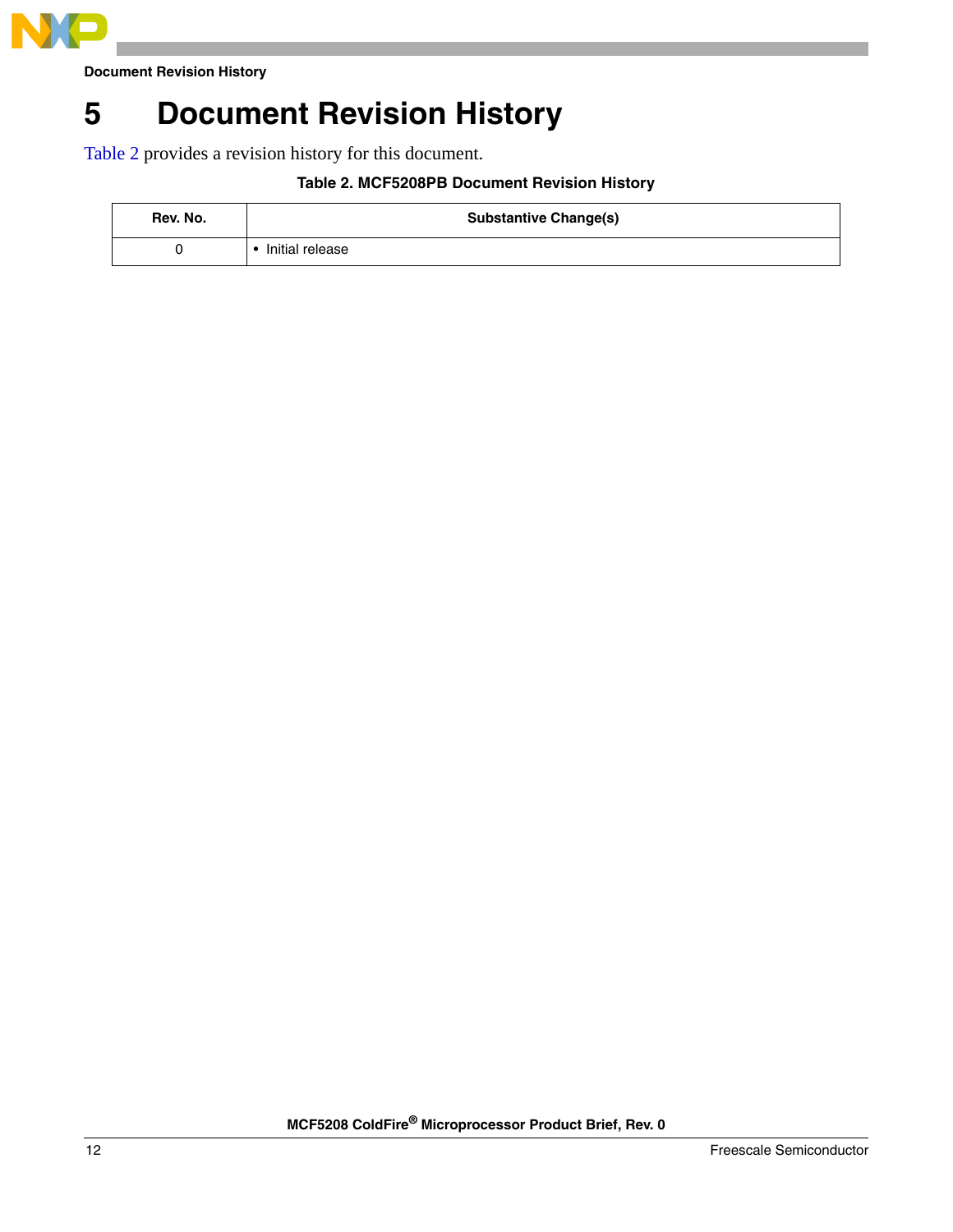

 $\overline{\phantom{a}}$ 

#### **THIS PAGE INTENTIONALLY LEFT BLANK**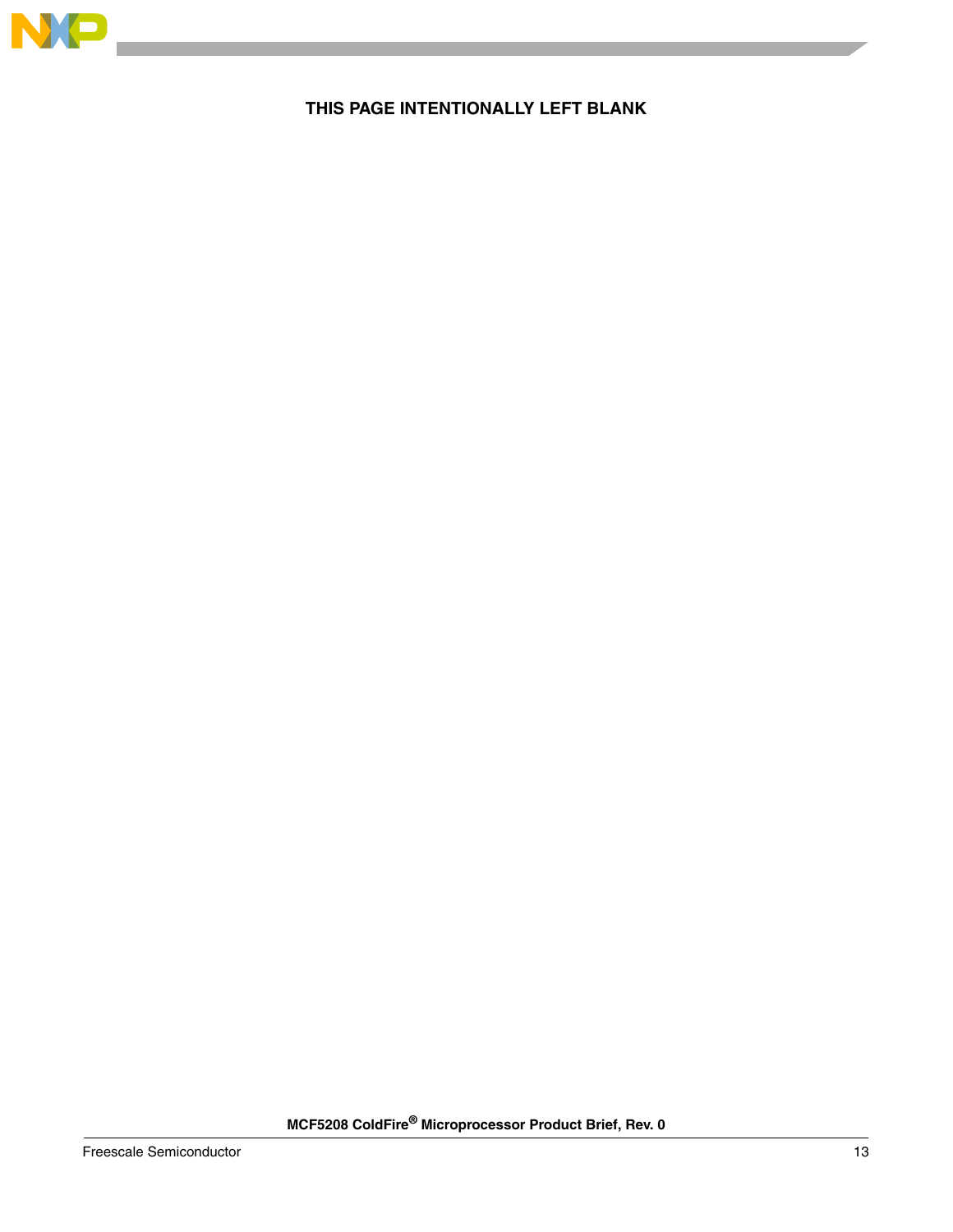

<u>in the contract of the contract of the contract of the contract of the contract of the contract of the contract of the contract of the contract of the contract of the contract of the contract of the contract of the contra</u>

#### **THIS PAGE INTENTIONALLY LEFT BLANK**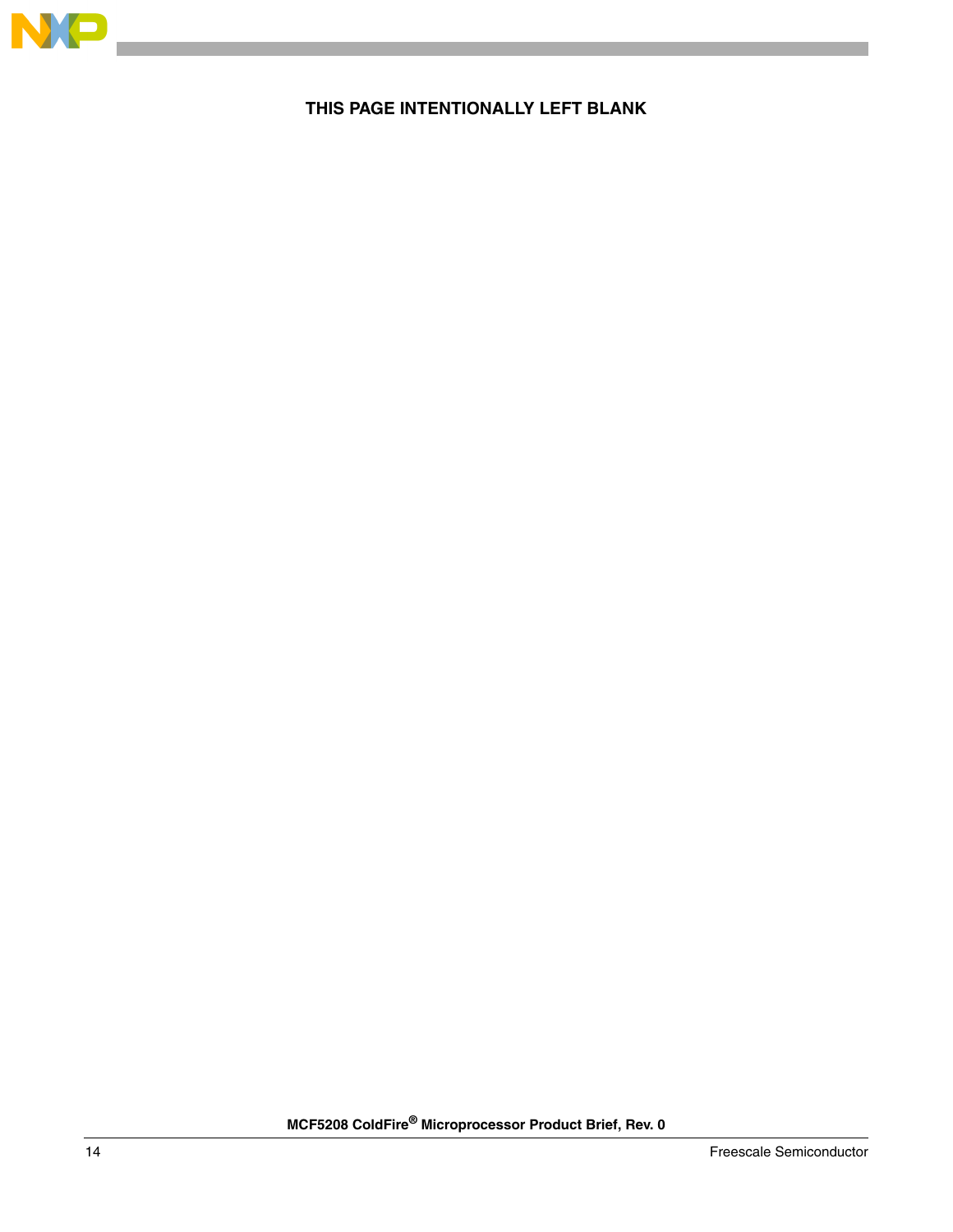

 $\overline{\phantom{a}}$ 

#### **THIS PAGE INTENTIONALLY LEFT BLANK**